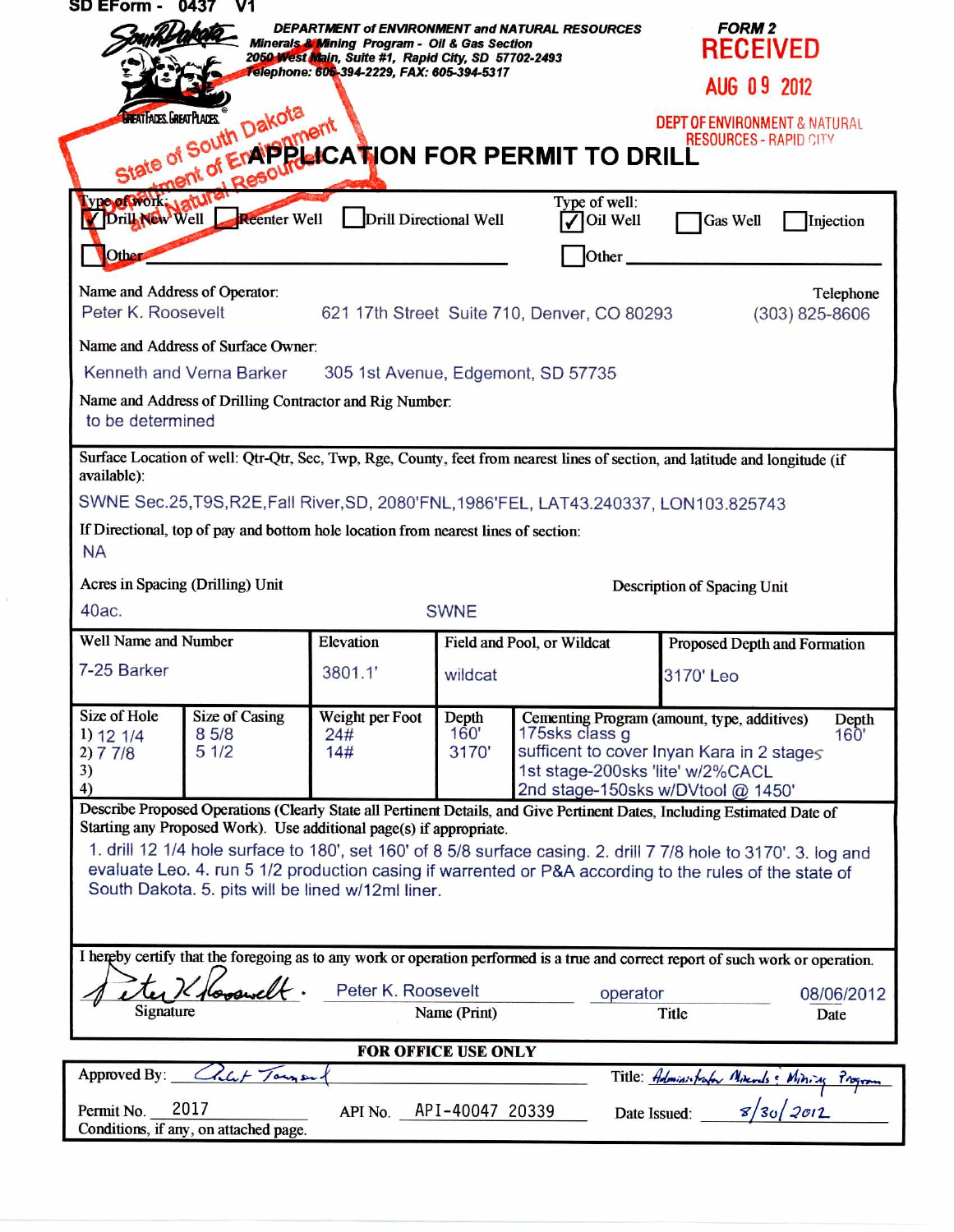

## **DEPARTMENT of ENVIRONMENT and NATURAL RESOURCES**

Minerals & Mining Program 2050 West Main Street, Suite #7 Rapid City, SD 57702-2493 Telephone: 605-394-2229 Fax: 605-394-5317

## **PERMIT CONDITIONS**

PKR: 7-25 Barker Permit: #2017 9S-2E-25 SWNE, Fall River County API: 40 047 20339

Approval has been granted to drill this location as detailed on the attached Application for Permit to Drill (Form #2) with the following additional conditions:

- 1. This permit is conditioned on compliance with all applicable requirements of South Dakota Codified Laws 45-9 and Administrative Rules of South Dakota 74-12.
- 2. A 12-mil woven, reinforced high-density polyethylene liner must be used on all pits.
- 3. Surface runoff must be diverted around the drill site.
- 4. The surface hole must be drilled with fresh water.
- 5. Cement must be circulated to the ground surface on the surface casing.
- 6. If production casing (long string) is set:
	- A. Cement must be circulated on the long string from TD to the top of the Fall River, plus 50 feet.
	- B. A cement bond log must be run and filed with the department within 60 days of completion of the well.
- 8. If abandoned:
	- A. With long string, sufficient cement must be circulated to install:
		- 1. A 100-foot cement plug immediately above the perforation.
		- 2. A 100-foot cement plug, half in and half out of the top of the casing stub after the retrievable part of the production casing has been removed.
		- 3. A 100-foot cement plug, half in and half out of the top of any fresh water aquifer between the top of the casing stub and the base of the surface casing. Potential freshwater resources at this site include: Minnelusa, Minnekahta, Canyon Springs, and Inyan Kara.
		- 4. A 100-foot plug, half in and half out of the base of the surface casing.
		- 5. A 25-foot cement plug at the top of the surface casing.
	- B. Without long string, sufficient cement must be circulated to set:
		- 1. 100-foot cement plugs, half in and half out of the top of the following formations: Red River, Minnelusa, Minnekahta, Canyon Springs, and Inyan Kara.
		- 2. A 100-foot cement plug, half in and half out of the base of the surface casing.
		- 3. A 25-foot cement plug at the top of the surface casing.
	- C. Heavy, mud-laden fluid must be used between all plugs.
	- D. The casing string must be cut off at least three feet below the final ground surface contour. A plate with the name of the operator, well name and number, and legal location by quarter-quarter section, township and range must be welded to the casing stub. The location of the abandoned well must be surveyed with high resolution global positioning system equipment or other appropriate survey methods sufficient to accurately locate the well. Survey coordinates must be included in the final abandonment report.
- 9. Surface reclamation of the site must be completed within one year of plugging and abandoning the well.